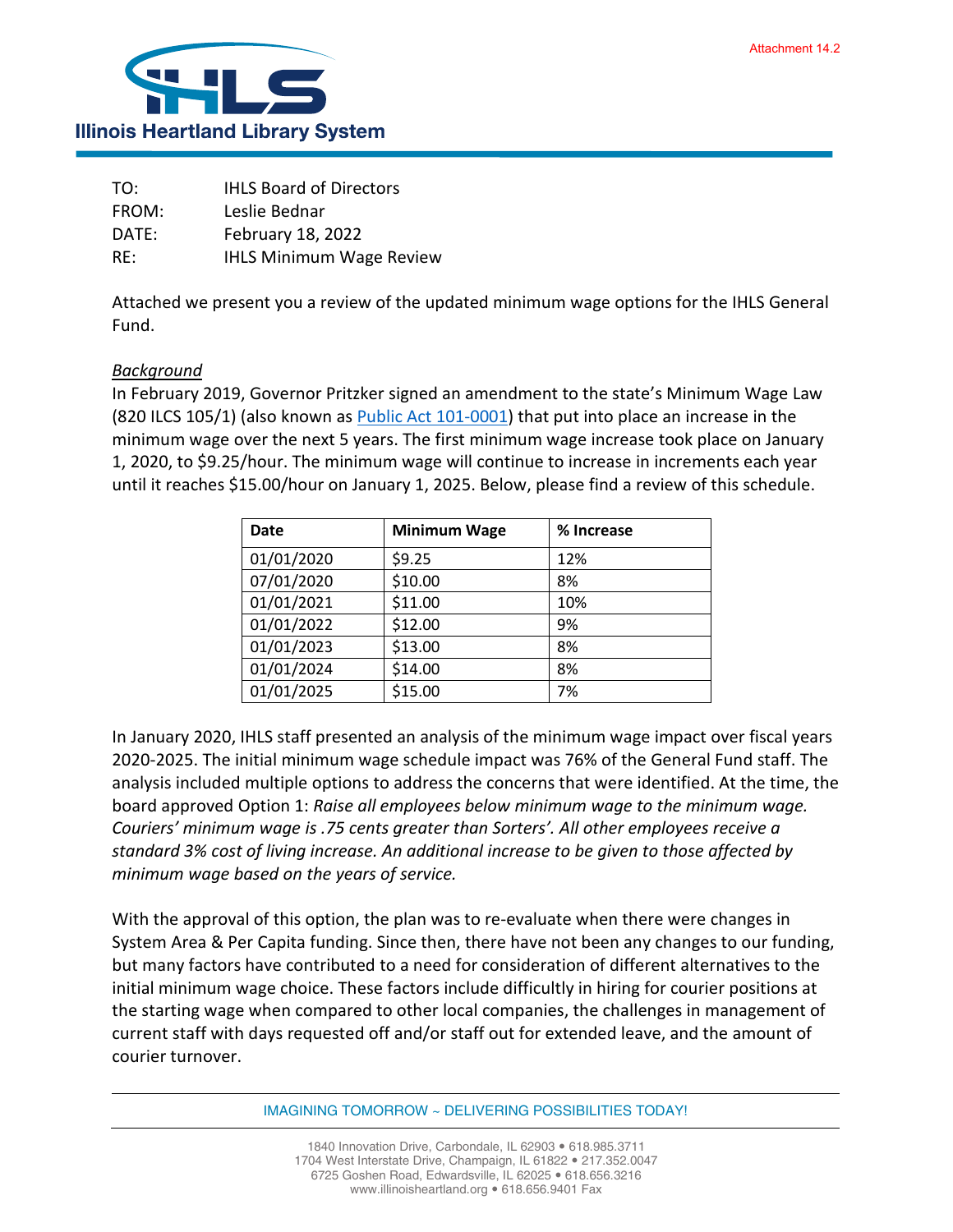|                                      | Couriers | Sorters | Total |
|--------------------------------------|----------|---------|-------|
| FY2020                               | 14       |         | 21    |
| FY2021                               | 10       |         | 17    |
| FY2022 (7 months of the fiscal year) |          |         |       |
| Total FY20-FY22                      | 31       | 18      | 49    |

In the past three vears the number of courier and sorter staff that have left the system:

Attached, please find the estimated impact of the three options for IHLS minimum wage over the next three fiscal years. Options B and C were shared with the Finance and Executive Committees early this week. The Executive Committee approved moving forward to the board both options, with additional information as Option D. Because no business change seems to move as quickly as we would like, Option D is a more realistic picture of moving from a primarily part-time driving staff to a primarily full-time driving staff.

## *Recommendation*

*Our recommendation is to proceed with Option D (attached) for FY2023 with the intent to reevaluate as necessary. Option D is a combination of Option B & Option C. We plan to initiate this option with a phased approach during FY2023 as current staff retire or resign with full implementation by FY2024.*

With Option D there are a multitude of benefits to moving to full-time staff, including:

- lower total number of staff to manage
- staff availability to work each day of the week
- reduced turnover (including retention/recruitment cost savings and additional savings of staff time in Operations, Administration, Human Resources, Finance, and Information Technology departments each time an employee is hired or terminated)
	- o Approximately \$600 of onboarding and uniform costs per courier
	- o Approximately \$1,025 for 41 hours of administrative staff time spent on onboarding and training a new courier
	- o Total of approximately \$1,625 spent on onboarding and training a new courier, this does not include costs of the termination
- less oversight when it comes to relaying communications to staff
- time savings from managing part-time employee schedules

Thank you for your consideration, and please let me know if you have any questions.